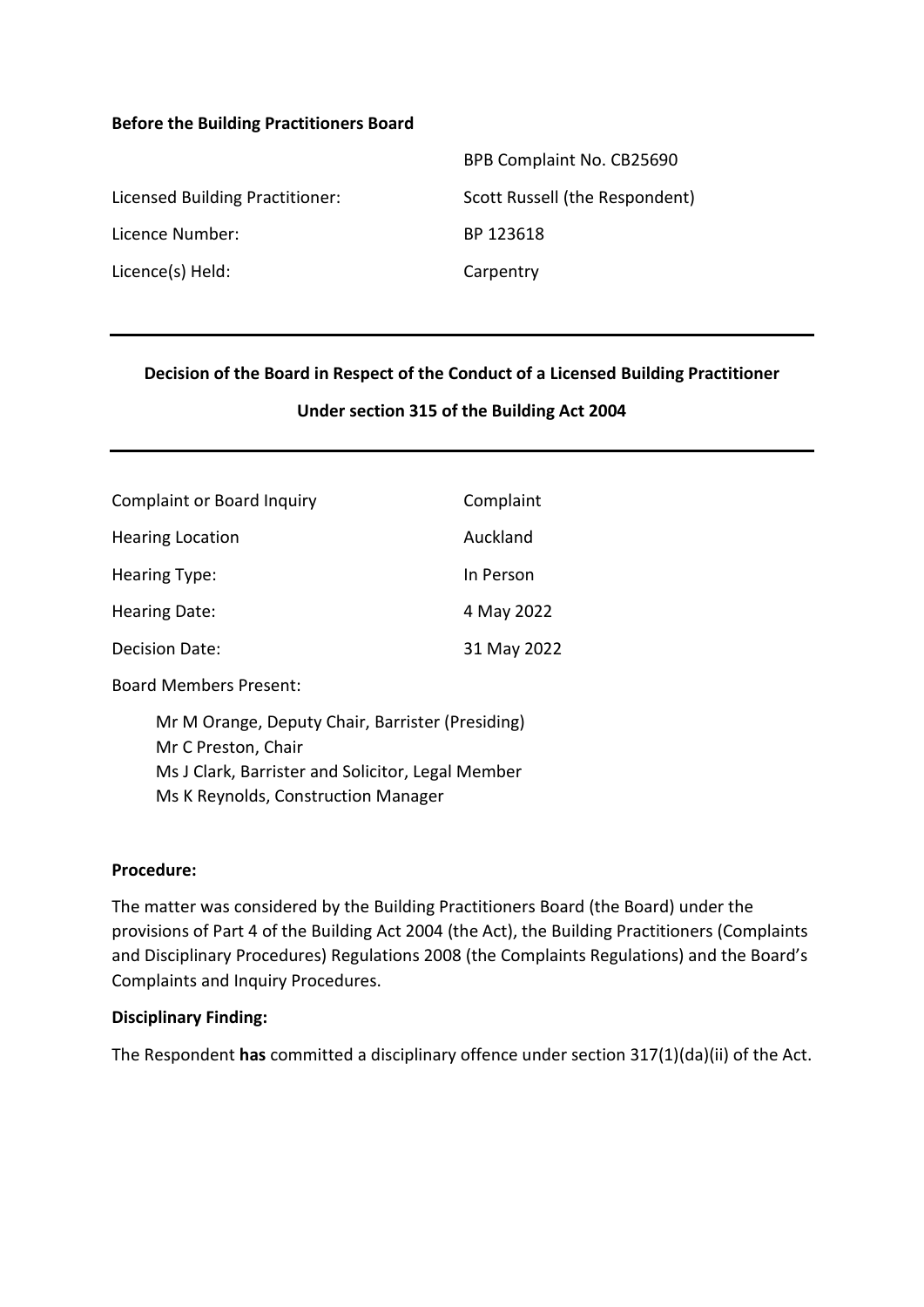# **Contents**

# <span id="page-1-0"></span>**Summary of the Board's Decision**

[1] The Respondent failed to provide a record of work on completion of restricted building work. He is fined \$1,500 and ordered to pay costs of \$1,500. The decision will be recorded in the Register of Licensed Building Practitioners for a period of three years.

# <span id="page-1-1"></span>**The Charges**

- [2] On 2 December 2021, the Board received a Registrar's Report in respect of a complaint about the conduct of the Respondent in relation to building work at [OMITTED].
- [3] Under regulation 10 of the Complaints Regulations, the Board must, on receipt of a Registrar's Report, decide whether to proceed no further with the complaint because regulation 9 of the Complaints regulations applies.
- [4] Having received the report, the Board decided that regulation 9 applied to aspects of the complaint but not to all of the allegations. To this end, the Board issued a decision dated 24 December 2021 under regulation 9 (a) of the Complaints Regulations in respect of the allegations pursuant to section 317(1)(b) of the Act.
- [5] On the basis of the Registrar's report, the Board resolved to investigate the Respondent's conduct in relation to the allegations under section 317(1)(da)(ii) of the Act. Under regulation 10, the Board is required to hold a hearing in respect of that matter. In this instance, the Board decided that a formal hearing was not necessary. The Board considered that there was sufficient evidence before it to allow it to make a decision on the papers.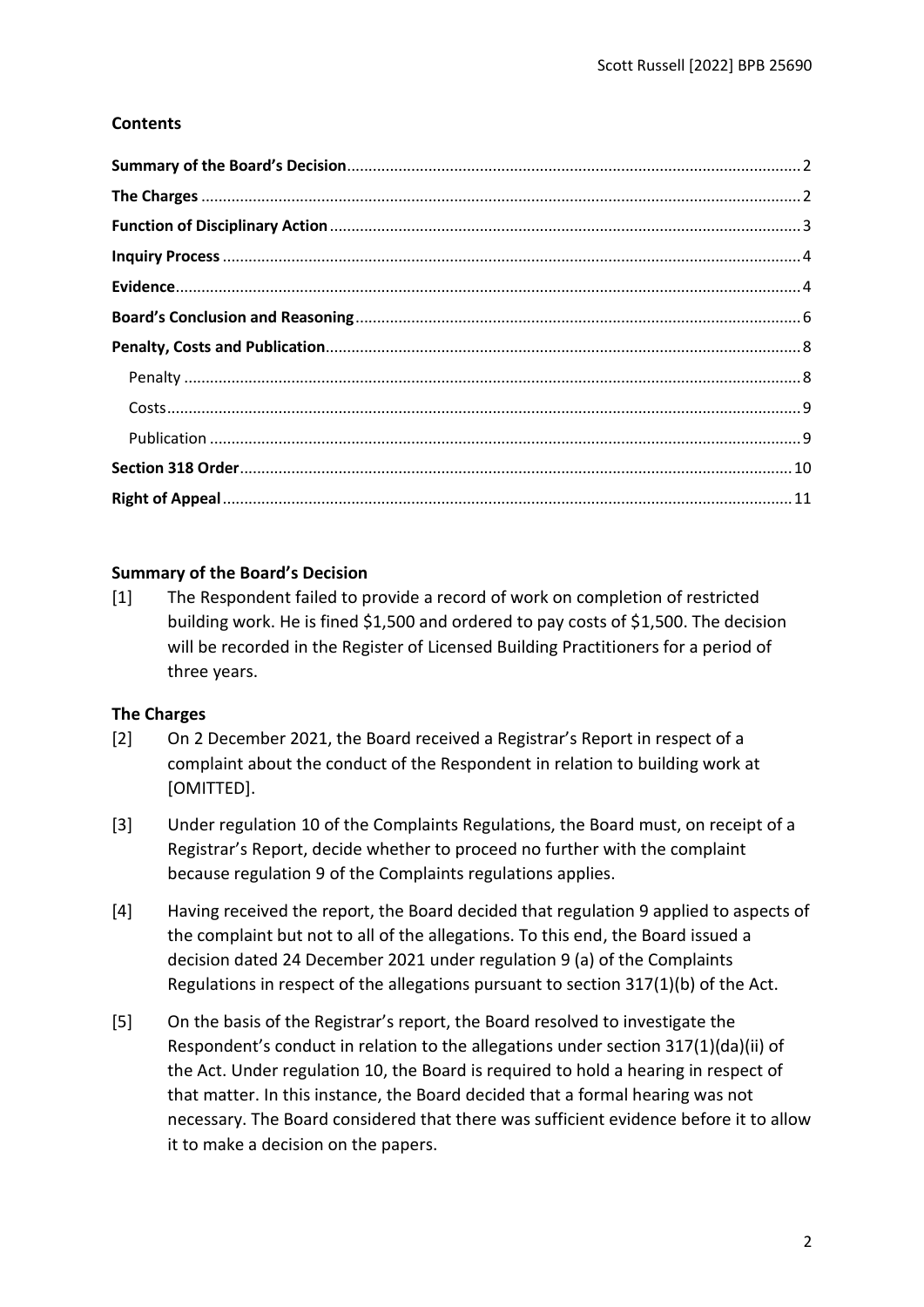- [6] The Board did, however, note that there may be further evidence in the possession of persons involved in the matter. To that end, it issued a draft Board decision dated 24 December 2021. The Respondent was provided with an opportunity to comment on the Board's draft findings and to present further evidence prior to the Board making a final decision.
- [7] On 19 January 2022, the Board received further submissions from the Respondent. He stated that he strongly disagreed with the draft decision and penalties and that he believed the draft decision to be unduly harsh. The Respondent alleged that *"the complaint seems to be largely misleading with false accusations. Also many of the dates relating to paperwork seem to be incorrect."*
- [8] Given the submission, the Board resolved to hold an in-person hearing and to set aside the draft decision of 24 December 2021, including the Board's indicative position on penalty, costs and publication.
- [9] The alleged disciplinary offences the Board resolved to investigate at a hearing were whether the Respondent had failed, without good reason, in respect of a building consent that relates to restricted building work that he or she is to carry out (other than as an owner-builder) or supervise, or has carried out (other than as an ownerbuilder) or supervised, (as the case may be), to provide the persons specified in section 88(2) with a record of work, on completion of the restricted building work, in accordance with section 88(1) (s 317(1)(da)(ii) of the Act).

# <span id="page-2-0"></span>**Function of Disciplinary Action**

- [10] The common understanding of the purpose of professional discipline is to uphold the integrity of the profession. The focus is not punishment, but the protection of the public, the maintenance of public confidence and the enforcement of high standards of propriety and professional conduct. Those purposes were recently reiterated by the Supreme Court of the United Kingdom in *R v Institute of Chartered Accountants*  in England and Wales<sup>1</sup> and in New Zealand in Dentice v Valuers Registration Board<sup>2</sup>.
- [11] Disciplinary action under the Act is not designed to redress issues or disputes between a complainant and a respondent. In *McLanahan and Tan v The New Zealand Registered Architects Board, <sup>3</sup>* Collins J. noted that:

*"… the disciplinary process does not exist to appease those who are dissatisfied … . The disciplinary process … exists to ensure professional standards are maintained in order to protect clients, the profession and the broader community."*

[12] In a similar vein, the Board's investigation and hearing process is not designed to address every issue that is raised in a complaint or by a complainant. The disciplinary scheme under the Act and Complaint's Regulations focuses on serious conduct that

<sup>&</sup>lt;sup>1</sup> R v Institute of Chartered Accountants in England and Wales [2011] UKSC 1, 19 January 2011.

<sup>2</sup> [1992] 1 NZLR 720 at p 724

<sup>3</sup> [2016] HZHC 2276 at para 164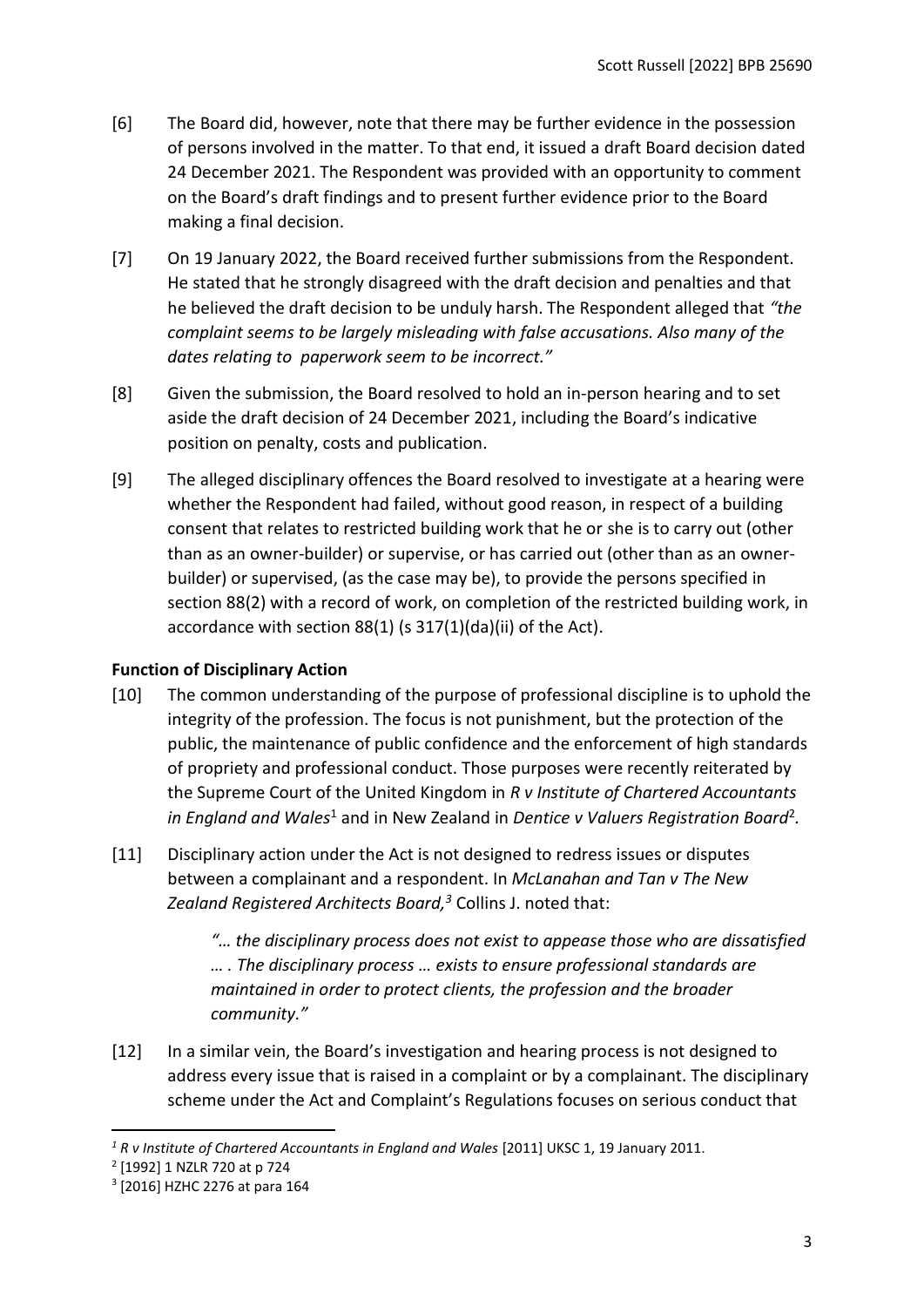warrants investigation and, if upheld, disciplinary action. Focusing on serious conduct is consistent with decisions made in the New Zealand courts in relation to the conduct of licensed persons<sup>4</sup>:

*… the statutory test is not met by mere professional incompetence or by deficiencies in the practice of the profession. Something more is required. It includes a deliberate departure from accepted standards or such serious negligence as, although not deliberate, to portray indifference and an abuse.*

- [13] Finally, the Board can only inquire into "the conduct of a licensed building practitioner" with respect to the grounds for discipline set out in section 317 of the Act. Those grounds do not include contractual breaches other than when the conduct reaches the high threshold for consideration under section 317(1)(i) of the Act, which deals with disrepute.
- [14] The above commentary on the limitations of the disciplinary process are important to note as, on the basis of it, the Board's inquiries, and this decision, focus on and deal with the serious conduct complained about.

### <span id="page-3-0"></span>**Inquiry Process**

- [15] The investigation and hearing procedure under the Act and Complaints Regulations is inquisitorial, not adversarial. There is no requirement for a complainant to prove the allegations. Rather the Board sets the charges, and it decides what evidence is required at a hearing to assist it in its investigations. In this respect, the Board reviews the available evidence when considering the Registrar's Report and determines the witnesses that it believes will assist at a hearing. The hearing itself is not a review of all of the available evidence. Rather it is an opportunity for the Board to seek clarification and explore certain aspects of the charges in greater depth.
- [16] Whilst a complainant may not be required to give evidence at a hearing, they are welcome to attend and, if a complainant does attend, the Board provides them with an opportunity to participate in the proceedings.

### <span id="page-3-1"></span>**Evidence**

- [17] The Board must be satisfied on the balance of probabilities that the disciplinary offences alleged have been committed*<sup>5</sup>* . Under section 322 of the Act, the Board has relaxed rules of evidence that allow it to receive evidence that may not be admissible in a court of law.
- [18] The procedure the Board uses is inquisitorial, not adversarial. The Board examines the documentary evidence available to it prior to the hearing. The hearing is an opportunity for the Board, as the inquirer and decision-maker, to call and question witnesses to further investigate aspects of the evidence and to take further evidence from key witnesses. The hearing is not a review of all of the available evidence.

<sup>4</sup> *Pillai v Messiter (No 2)* (1989) 16 NSWLR 197 (A) at 200

<sup>5</sup> *Z v Dental Complaints Assessment Committee* [2009] 1 NZLR 1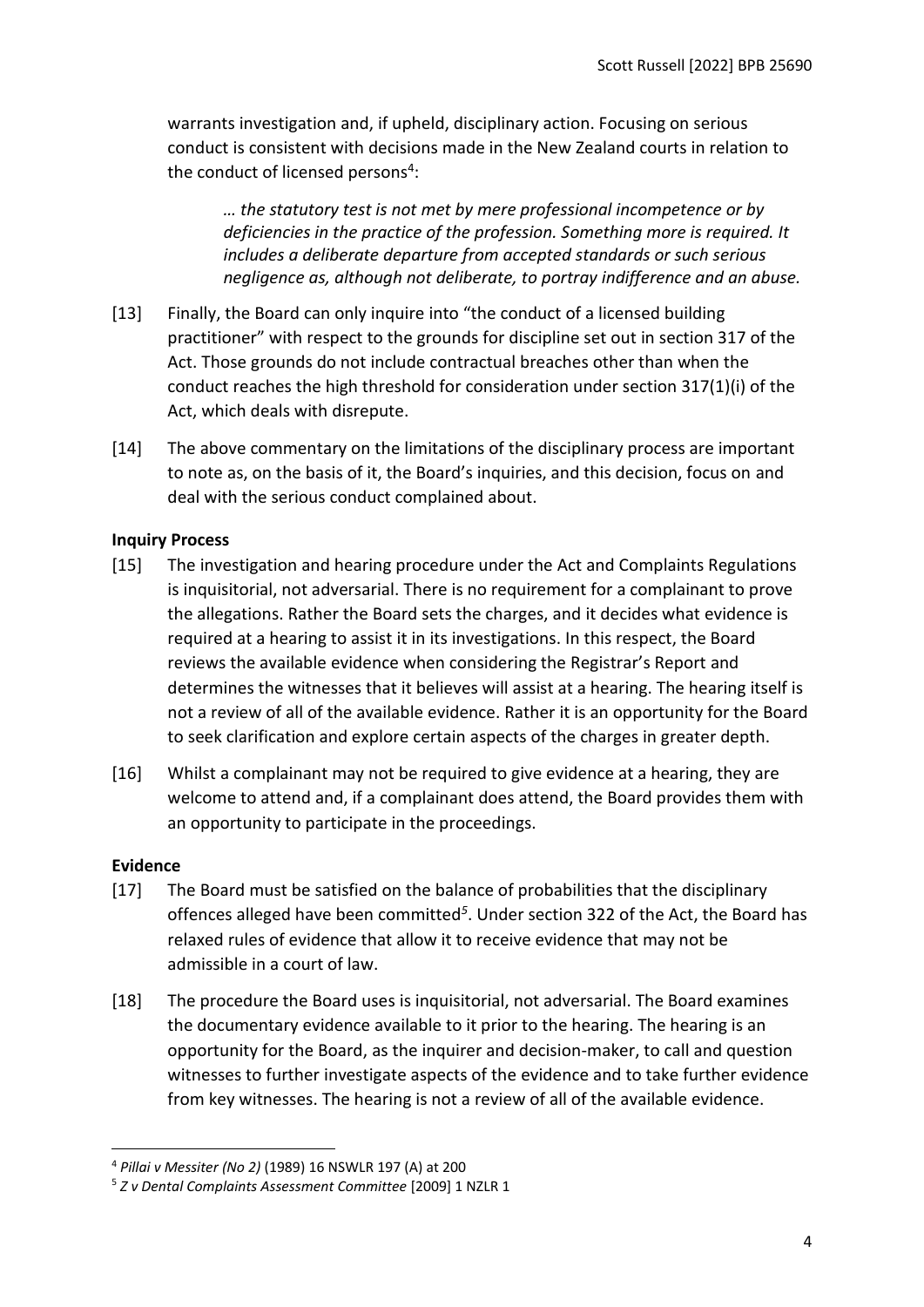[19] In addition to the documentary evidence before the Board, it heard evidence at the hearing from:

[OMITTED], Complainant; and

[OMITTED], support person for the Complainant

[20] The Respondent advised by email on 2 May 2022 that he would not be attending the hearing. (Document 7.2.1, Page 250 of the Board's file). He stated:

*I believe nothing can be gained by it going ahead.* 

- [21] The Respondent was asked if he wanted to revert to the Draft Decision but he advised he did not want to.
- [22] The Respondent was engaged by the complainant to reclad the exterior of the dwelling, install a new roof and new joinery, remove walls, and steel beams and install a new kitchen and bathroom. The work commenced on 17 April 2018 and came to an end on or about 17 May 2019. It was undertaken by a qualified carpenter and supervised by the Respondent.
- [23] The Complainant gave evidence that when the Respondent left the site there was further work required to obtain the Code Compliance Certificate. This included – some drainage, downpipes, balustrade on a Juliet deck (a separate glazier contract), paving, and door closures for the pool fencing.
- [24] The Complainant engaged another Licensed Building Practitioner in May 2019 to complete the work, and she stated that the Respondent knew this was happening.
- [25] By email dated 7 October 2020, the Complainant requested that the Respondent provide the outstanding record of work (Document 2.1, Page 30 of the Board's file). His response on 15 October 2020 was – *"Yes that's fine. How would you like to deal with the outstanding invoices?"* (Document 2.1, Page 32 of the Board's file).
- [26] A final inspection record dated 16 December 2020 on the Territorial Authority building consent file stated - "*Inspector will try to help with getting PS3 from membrane installer and see if we can squeeze the record of work out of the carpentry LBP"* (Document 4.2, Page 107 of the Board's file).
- [27] The Territorial Authority file was obtained on 7 October 2021, and it did not contain a record of work from the Respondent.
- [28] The Respondent made three statements on the issue of the record of work
	- (a) On 3 January 2021, "*I have delivered this to Val's letterbox*" (Document 2.2, Page 37 of the Board's file). No evidence as to when that occurred was provided.
	- (b) On 19 January 2021, *"The restricted building works were not totally completed and there was some concern about the owner using my ROW to sign off work completed by another company. I issued the ROW as required by*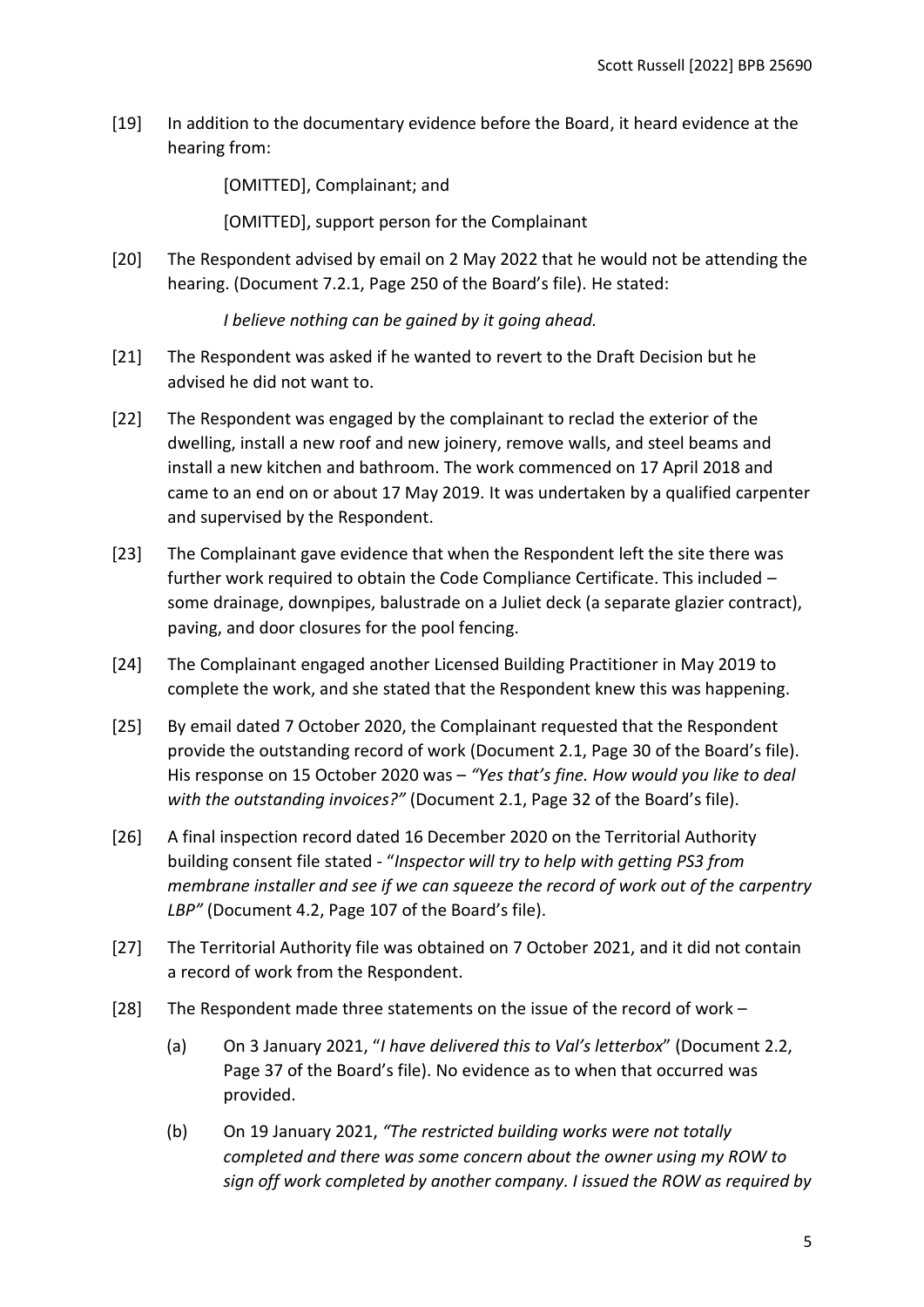*the conditions of being a licensed building practitioner. I received an email from the homeowner on Wednesday 14th October 2020 at 3.38pm and responded on Thursday 15th October at 9.26am saying that was fine I would give her the ROW. I have no record of theses emails. These have my name but not an actual email address. Also another ROW was supplied promptly when requested from the homeowner months later. This was for the Auckland City Council processor completing CCC." (*Document 5.2,Page 228 of the Board's file)

- (c) On 2 May 2022 *"The regulation states that ROW must be supplied when restricted building work is completed, which we had not finished. Which we were completely committed to doing. [sic] This is supported with the client hiring others to do so. The work left was restricted building work which would require an LBP license and issuing a ROW. Which as far as I know my LBP licensed[sic] was used."* (Document 7.2.1, Page 250 of the Board's file).
- [29] The Complainant acknowledged that a record of work dated February 2021 was placed in her letterbox in 2021 but that she could not recall exactly when.

# <span id="page-5-0"></span>**Board's Conclusion and Reasoning**

- [30] The Board has decided that the Respondent **has** failed, without good reason, in respect of a building consent that relates to restricted building work that he or she is to carry out (other than as an owner-builder) or supervise, or has carried out (other than as an owner-builder) or supervised, (as the case may be), to provide the persons specified in section 88(2) with a record of work, on completion of the restricted building work, in accordance with section 88(1) (s 317(1)(da)(ii) of the Act) and **should be** disciplined.
- [31] There is a statutory requirement under section 88(1) of the Building Act 2004 for a licensed building practitioner to provide a record of work to the owner and the territorial authority on completion of restricted building work<sup>6</sup>.
- [32] Failing to provide a record of work is a ground for discipline under section 317(1)(da)(ii) of the Act. In order to find that ground for discipline proven, the Board need only consider whether the Respondent had "good reason" for not providing a record of work on "completion" of the restricted building work.
- [33] The Board discussed issues with regard to records of work in its decision C2-01170<sup>7</sup> and gave guidelines to the profession as to who must provide a record of work, what a record of work is for, when it is to be provided, the level of detail that must be provided, who a record of work must be provided to and what might constitute a good reason for not providing a record of work.

<sup>6</sup> Restricted Building Work is defined by the Building (Definition of Restricted Building Work) Order 2011

<sup>&</sup>lt;sup>7</sup> Licensed Building Practitioners Board Case Decision C2-01170 15 December 2015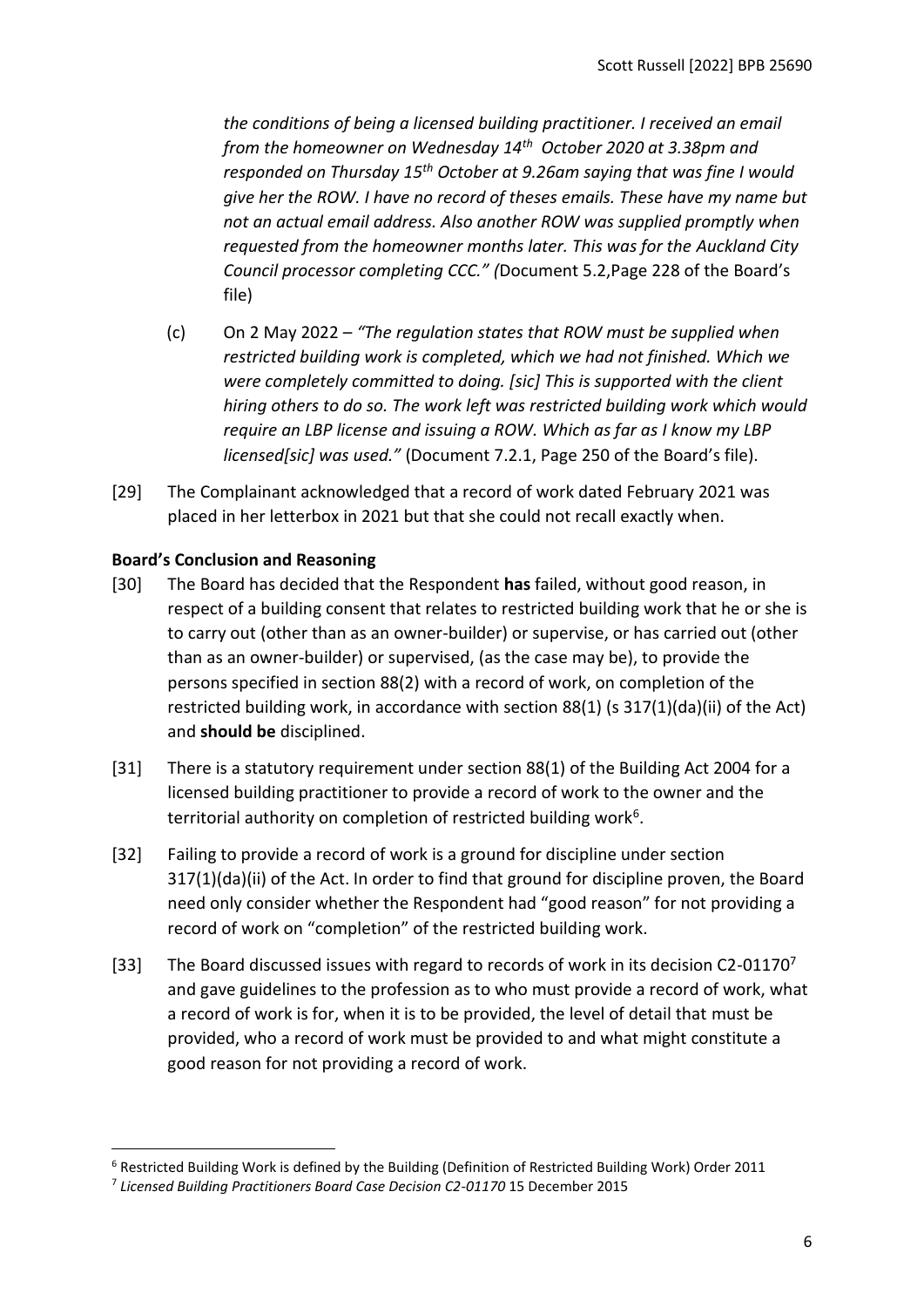- [34] The starting point with a record of work is that it is a mandatory statutory requirement whenever restricted building work under a building consent is carried out or supervised by a licensed building practitioner (other than as an ownerbuilder). Each and every licensed building practitioner who carries out restricted building work must provide a record of work.
- [35] The statutory provisions do not stipulate a timeframe for the licenced person to provide a record of work. The provisions in section 88(1) simply states "on completion of the restricted building work …". As was noted by Justice Muir in Ministry of Business Innovation and Employment v Bell<sup>8</sup> "... the only relevant precondition to the obligations of a licenced building practitioner under s 88 is that he/she has completed their work".
- [36] As to when completion will have occurred is a question of fact in each case. In most situations, issues with the provision of a record of work do not arise. The work progresses and records of work are provided in a timely fashion. Completion on this project occurred in May 2019 when the Respondent knew that another Licensed Building Practitioner was completing the outstanding items need to obtain the code compliance certificate. Moreover, with the possible exception of the balustrade, the work to be completed was not restricted building work.
- [37] In past cases, the Board has held that where it becomes apparent that a licensed building practitioner will not be continuing, then their work will be considered to have been completed, and they will be required to provide a record of work soon thereafter. As such, the point in time had arrived when the Respondent knew or ought to have known that his restricted building work was complete and that a record of work was due.
- [38] To require otherwise would defeat the purpose of the record of work provisions in the Act, which are designed to create a documented record of who did what in the way of restricted building work under a building consent. It ensures all those involved in carrying out or supervising restricted building work can be identified by the owner (and any subsequent owner) and the territorial authority along with the restricted building work they carried out. If a record of work is not provided because the intended work is not complete, then there would be no such record.
- [39] A record of work was not provided until some point in 2021, almost two years after the Respondent left the project. Even then, it was not provided to the Territorial Authority. On this basis, the Board finds that the record of work was not provided on completion as required, and the disciplinary offence has been committed.
- [40] Section 317(1)(da)(ii) of the Act provides for a defence of the licenced building practitioner having a "good reason" for failing to provide a record of work. If they can, on the balance of probabilities, prove to the Board that one exists, then it is open to the Board to find that a disciplinary offence has not been committed. Each

<sup>8</sup> [2018] NZHC 1662 at para 50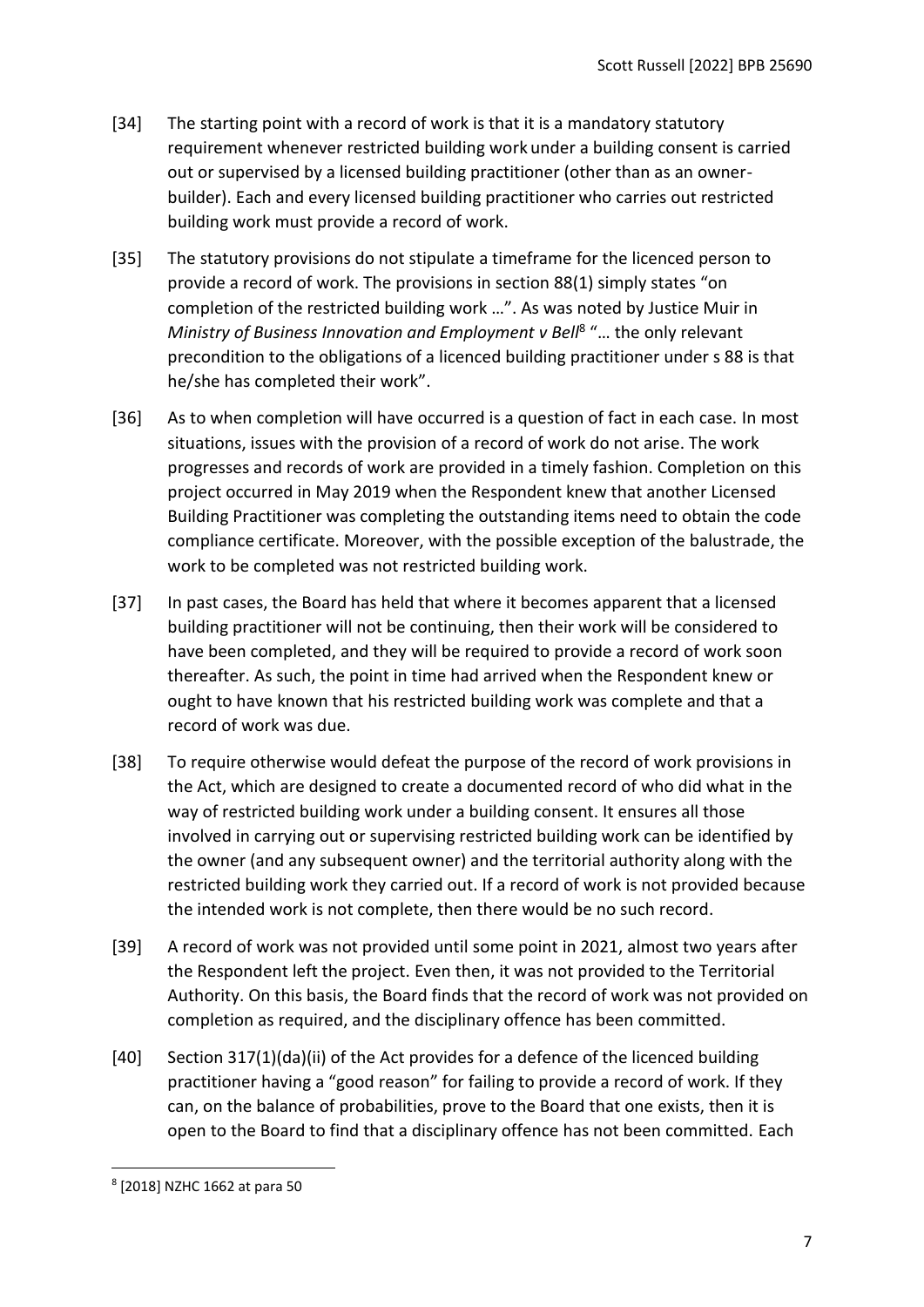case will be decided by the Board on its own merits, but the threshold for a good reason is high.

- [41] In this instance, the Respondent made reference to outstanding invoices. (Documents 2.1 and 7.2.1, Pages 32 and 250 of the Board's file). The Board has repeatedly stated that a Record of Work is a statutory requirement, not a negotiable term of a contract. The requirement for it is not affected by the terms of a contract nor by contractual disputes. Licensed building practitioners should now be aware of their obligations to provide them, and their provision should be a matter of routine.
- [42] The Respondent should also note that the requirement is on the licensed building practitioner to provide a record of work, not on the owner or territorial authority to demand one. He is required to act of his own accord and not wait for others to remind him of his obligations.
- [43] The Board finds that no "good reason" has been established for failing to provide the record of work.

# <span id="page-7-0"></span>**Penalty, Costs and Publication**

- [44] Having found that one or more of the grounds in section 317 applies, the Board must, under section 318 of the Act<sup>i</sup>, consider the appropriate disciplinary penalty, whether the Respondent should be ordered to pay any costs and whether the decision should be published.
- [45] The Board received evidence from the Respondent in his various submissions relevant to penalty, costs and publication and has made the appropriate orders based on the evidence received.

# <span id="page-7-1"></span>Penalty

[46] The purpose of professional discipline is to uphold the integrity of the profession; the focus is not punishment but the enforcement of a high standard of propriety and professional conduct. The Board does note, however, that the High Court in *Patel v*  Complaints Assessment Committee<sup>9</sup> commented on the role of "punishment" in giving penalty orders stating that punitive orders are, at times, necessary to provide a deterrent and to uphold professional standards. The Court noted:

> *[28] I therefore propose to proceed on the basis that, although the protection of the public is a very important consideration, nevertheless the issues of punishment and deterrence must also be taken into account in selecting the appropriate penalty to be imposed.*

[47] The Board also notes that in *Lochhead v Ministry of Business Innovation and Employment,* <sup>10</sup> the Court noted that whilst the statutory principles of sentencing set out in the Sentencing Act 2002 do not apply to the Building Act, they do have the advantage of simplicity and transparency. The Court recommended adopting a

<sup>9</sup> HC Auckland CIV-2007-404-1818, 13 August 2007 at p 27

<sup>10</sup> 3 November 2016, CIV-2016-070-000492, [2016] NZDC 21288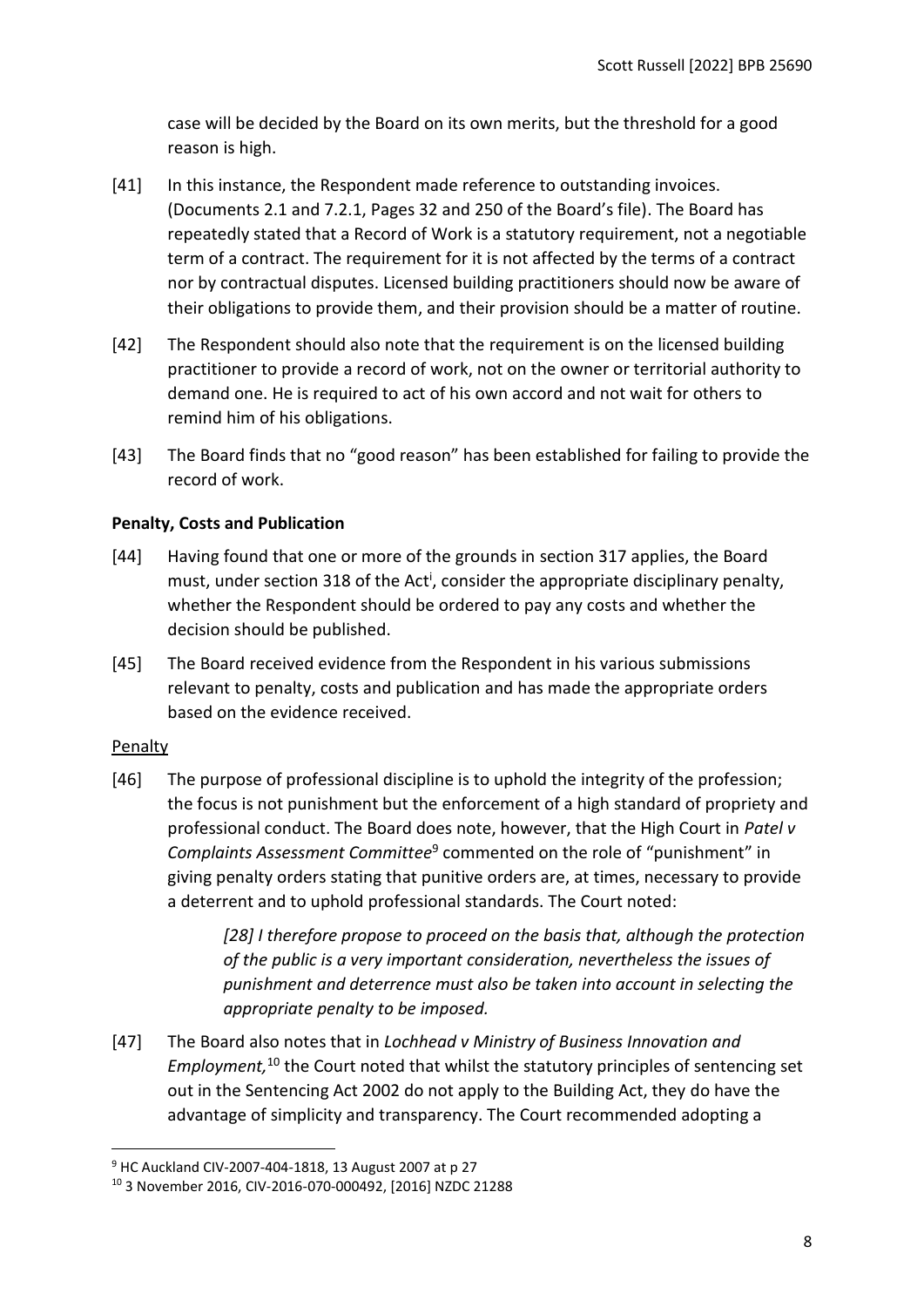starting point for a penalty based on the seriousness of the disciplinary offending prior to considering any aggravating and/or mitigating factors.

[48] Record of work matters are at the lower end of the disciplinary scale. The Board's normal starting point for a failure to provide a record of work is a fine of \$1,500, an amount which it considers will deter others from such behaviour. There are no aggravating nor mitigating factors present. As such, the Board sees no reason to depart from the starting point. The fine is set at \$1,500.

# <span id="page-8-0"></span>**Costs**

- [49] Under section 318(4) the Board may require the Respondent "to pay the costs and expenses of, and incidental to, the inquiry by the Board."
- [50] The Respondent should note that the High Court has held that 50% of total reasonable costs should be taken as a starting point in disciplinary proceedings and that the percentage can then be adjusted up or down having regard to the particular circumstances of each case<sup>11</sup>.
- [51] In *Collie v Nursing Council of New Zealand,* <sup>12</sup> where the order for costs in the tribunal was 50% of actual costs and expenses the High Court noted that:

*But for an order for costs made against a practitioner, the profession is left to carry the financial burden of the disciplinary proceedings, and as a matter of policy that is not appropriate.*

[52] The Board's scale costs for a half-day hearing are \$3,500. This hearing was initiated by the Board after receiving the Respondent's submission on the draft decision. The Respondent did not explicitly request an in-person hearing. Given this, the Board has decided to reduce the costs to \$1,500.

# <span id="page-8-1"></span>Publication

[53] As a consequence of its decision, the Respondent's name and the disciplinary outcomes will be recorded in the public register maintained as part of the Licensed Building Practitioners' scheme as is required by the Act<sup>13</sup>. The Board is also able, under section 318(5) of the Act, to order publication over and above the public register:

> *In addition to requiring the Registrar to notify in the register an action taken by the Board under this section, the Board may publicly notify the action in any other way it thinks fit.*

[54] As a general principle, such further public notification may be required where the Board perceives a need for the public and/or the profession to know of the findings

<sup>11</sup> *Cooray v The Preliminary Proceedings Committee* HC, Wellington, AP23/94, 14 September 1995, *Macdonald v Professional Conduct Committee,* HC, Auckland, CIV 2009-404-1516, 10 July 2009, *Owen v Wynyard* HC, Auckland, CIV-2009-404-005245, 25 February 2010.

<sup>12</sup> [2001] NZAR 74

<sup>&</sup>lt;sup>13</sup> Refer sections 298, 299 and 301 of the Act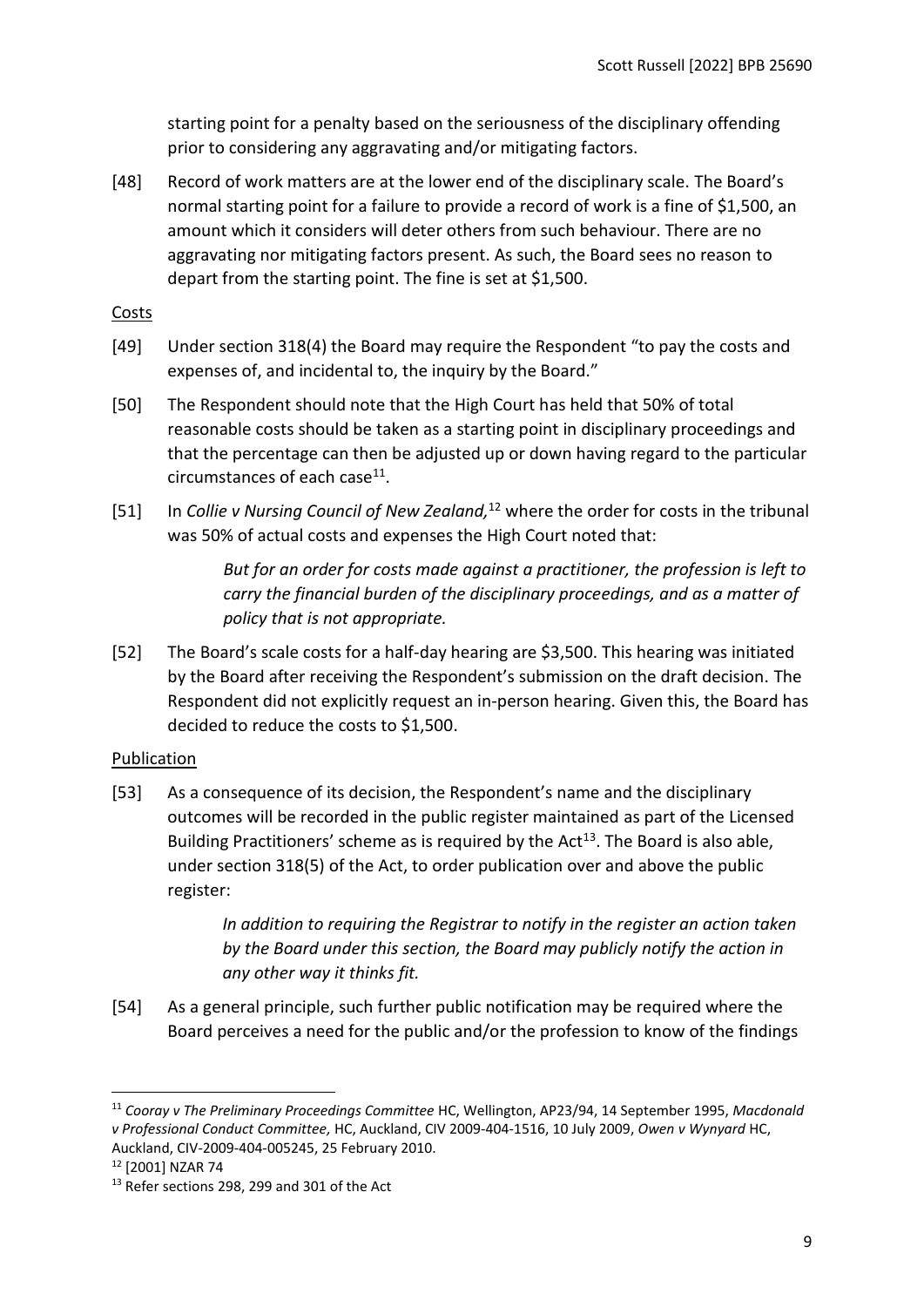of a disciplinary hearing. This is in addition to the Respondent being named in this decision.

- [55] Within New Zealand, there is a principle of open justice and open reporting, which is enshrined in the Bill of Rights Act 1990<sup>14</sup>. The Criminal Procedure Act 2011 sets out grounds for suppression within the criminal jurisdiction<sup>15</sup>. Within the disciplinary hearing jurisdiction, the courts have stated that the provisions in the Criminal Procedure Act do not apply but can be instructive<sup>16</sup>. The High Court provided guidance as to the types of factors to be taken into consideration in *N v Professional Conduct Committee of Medical Council<sup>17</sup> .*
- [56] The courts have also stated that an adverse finding in a disciplinary case usually requires that the name of the practitioner be published in the public interest<sup>18</sup>. It is, however, common practice in disciplinary proceedings to protect the names of other persons involved as naming them does not assist the public interest.
- [57] Based on the above, the Board **Will Not** order further publication.

### <span id="page-9-0"></span>**Section 318 Order**

[58] For the reasons set out above, the Board directs that:

| Penalty:            | Pursuant to section 318(1)(f) of the Building Act 2004, the<br>Respondent is ordered to pay a fine of \$1,500.                                                                                          |
|---------------------|---------------------------------------------------------------------------------------------------------------------------------------------------------------------------------------------------------|
| Costs:              | Pursuant to section 318(4) of the Act, the Respondent is ordered to<br>pay costs of \$1,500 (GST included) towards the costs of, and<br>incidental to, the inquiry of the Board.                        |
| <b>Publication:</b> | The Registrar shall record the Board's action in the Register of<br>Licensed Building Practitioners in accordance with section 301(I)(iii)<br>of the Act.                                               |
|                     | In terms of section 318(5) of the Act, there will not be action taken<br>to publicly notify the Board's action, except for the note in the<br>Register and the Respondent being named in this decision. |
|                     | The Bespendent should note that the Beard may under section 210 of the Act                                                                                                                              |

[59] The Respondent should note that the Board may, under section 319 of the Act, suspend or cancel a licensed building practitioner's licence if fines or costs imposed as a result of disciplinary action are not paid.

 $17$  ibid

<sup>&</sup>lt;sup>14</sup> Section 14 of the Act

<sup>&</sup>lt;sup>15</sup> Refer sections 200 and 202 of the Criminal Procedure Act

<sup>16</sup> *N v Professional Conduct Committee of Medical Council* [2014] NZAR 350

<sup>&</sup>lt;sup>18</sup> Kewene v Professional Conduct Committee of the Dental Council [2013] NZAR 1055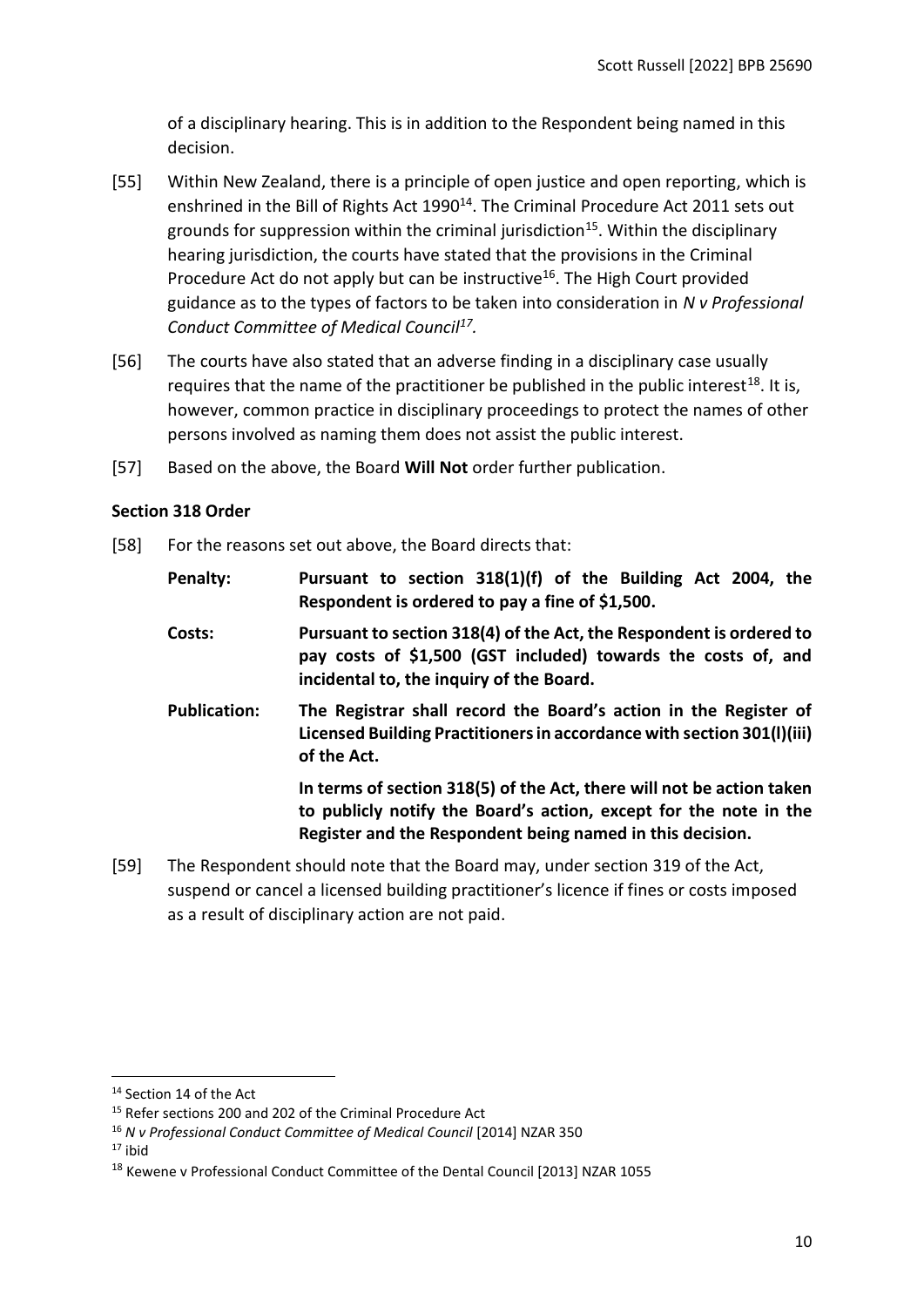# <span id="page-10-0"></span>**Right of Appeal**

[60] The right to appeal Board decisions is provided for in section 330(2) of the Act<sup>ii</sup>.

Signed and dated this  $31<sup>st</sup>$  day of May 2022

**Mr M Orange** Presiding Member

# <sup>i</sup> *Section 318 of the Act*

- *(1) In any case to which section 317 applies, the Board may*
	- *(a) do both of the following things:*
		- *(i) cancel the person's licensing, and direct the Registrar to remove the person's name from the register; and*
		- *(ii) order that the person may not apply to be relicensed before the expiry of a specified period:*
		- *(b) suspend the person's licensing for a period of no more than 12 months or until the person meets specified conditions relating to the licensing (but, in any case, not for a period of more than 12 months) and direct the Registrar to record the suspension in the register:*
		- *(c) restrict the type of building work or building inspection work that the person may carry out or supervise under the person's licensing class or classes and direct the Registrar to record the restriction in the register:*
		- *(d) order that the person be censured:*
		- *(e) order that the person undertake training specified in the order:*
		- *(f) order that the person pay a fine not exceeding \$10,000.*
- *(2) The Board may take only one type of action in subsection 1(a) to (d) in relation to a case, except that it may impose a fine under subsection (1)(f) in addition to taking the action under subsection (1)(b) or (d).*
- *(3) No fine may be imposed under subsection (1)(f) in relation to an act or omission that constitutes an offence for which the person has been convicted by a court.*
- *(4) In any case to which section 317 applies, the Board may order that the person must pay the costs and expenses of, and incidental to, the inquiry by the Board.*
- *(5) In addition to requiring the Registrar to notify in the register an action taken by the Board under this section, the Board may publicly notify the action in any other way it thinks fit."*

# ii *Section 330 Right of appeal*

- *(2) A person may appeal to a District Court against any decision of the Board—*
	- *(b) to take any action referred to in section 318.*